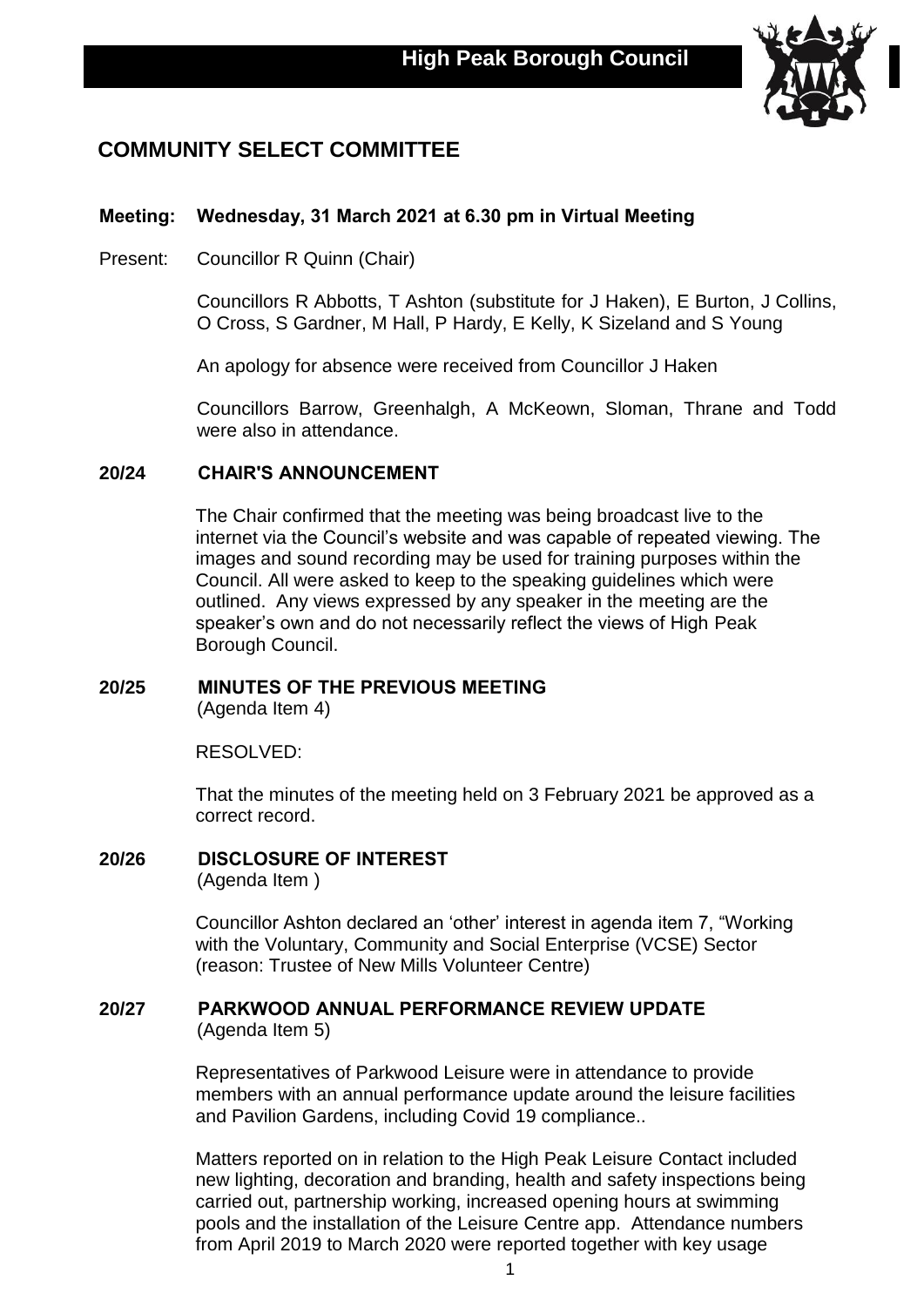statistics and membership information. Activity programmes were set out together with details of active communities and sports development and customer satisfaction. Details of investments made in the facilities were set out together with planned authority capital works and plans for the future. Prices were not being increased and activities were being promoted via social media to encourage more children and young people to access services.

Regarding Pavilion Gardens, new initiatives introduced were reported on including new menus and services which had received positive customer feedback. The policy around single use plastics was set out, whereby, amongst other initiatives, Parkwood has ceased purchasing any new single use plastics within its cafes with alternative products sourced in more environmentally friendly products. Details around usage and other key performance indicator information was set out together with details of projects and developments, which included the submission of a bid for a Changing Places Toilet, which was welcomed. In response to a question, access to the conservatory may be affected by capital works.

The presenters were thanked for their presentation and attendance.

**20/28 PARKS STRATEGY**

(Agenda Item 6)

The Chair reported that this item had been deferred.

#### **20/29 WORKING WITH THE VOLUNTARY, COMMUNITY AND SOCIAL ENTERPRISE (VCSE) SECTOR** (Agenda Item 7)

The Committee considered an update on High Peak's VCSE Sector and use of the Council's Community Support Grant funding and set out the Council's future approach to collaborative working with the sector. In introducing the report, the Leader advised that the organisations set out in Table 1 were not all the organisations who receive grant funding from the council and further reports would follow,

Reference was made to the commissioning of HPCVS to undertake a coping exercise to look at the provision of food banks, pantry schemes and other food projects across the High Peak, with a view to developing a forum for exchanging ideas and practical support.

It was suggested that the work of the voluntary sector should be recognised, to which members were referred to the suggestion that an annual event and members were encouraged to make appropriate recommendations to the Beacons of Hope scheme, details of which had been circulated.

The proposed additional funding for New Mills Volunteer Centre was welcomed, and reference made to the stability long term funding provides. The need for the sector to remain flexible was highlighted as set out in paragraph 9.13 of the report.

RESOLVED: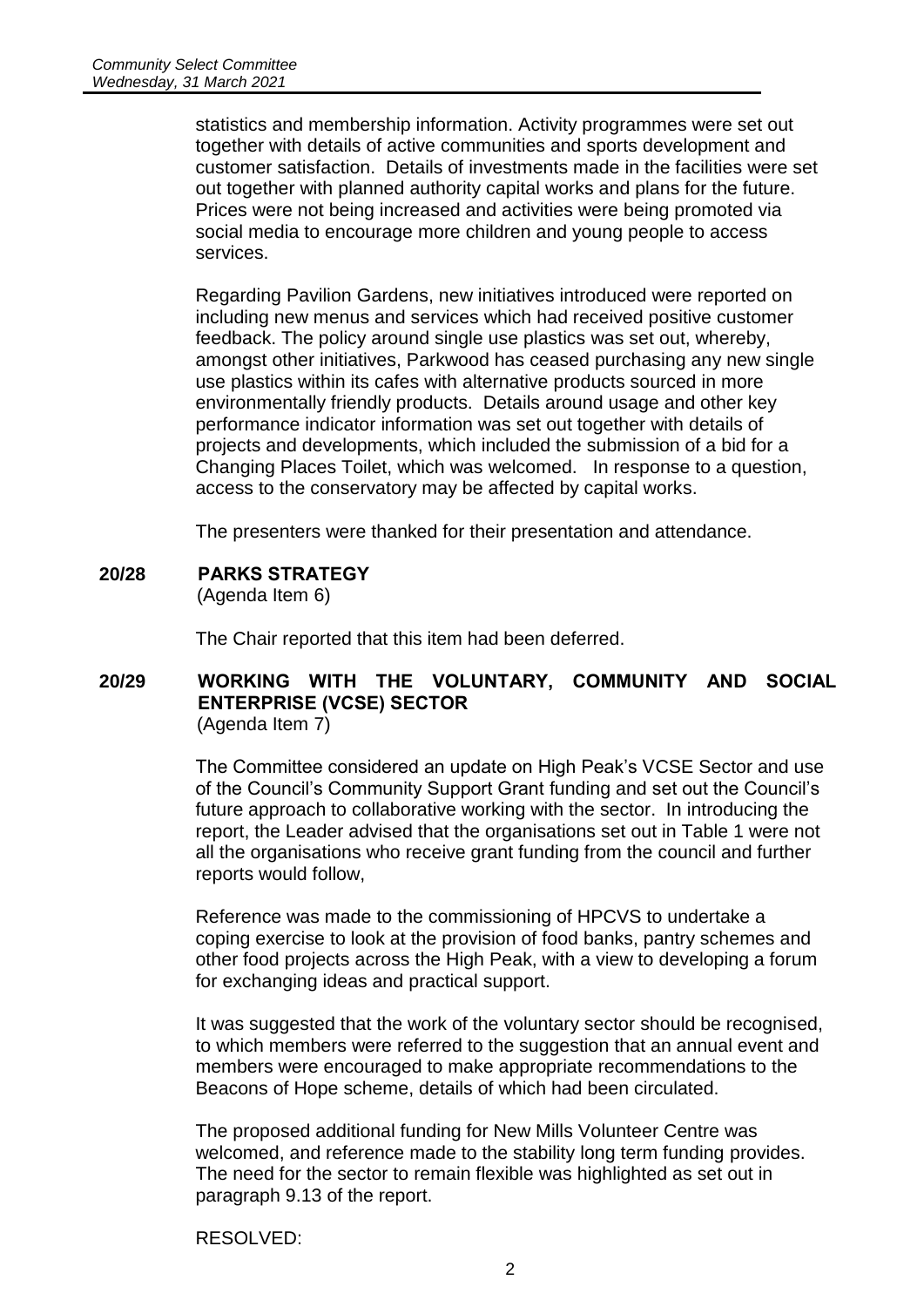That the following recommendations to the Executive be supported:

- 1. The Council should formalise its working arrangements with the VCSE sector through a compact agreement or a collaborative working protocol.
- 2. The Council should work with High Peak CVS to jointly deliver an annual awards event for the community and voluntary sector.
- 3. The Council should produce a plan setting out how it intends to collaborate with and support the VCSE sector as a means of delivering the Corporate Plan and achieving further efficiencies.
- 4. The Council should adopt the principles set out in the report as a means of achieving a more strategic approach to funding the VCSE Sector.
- 5. The funding contribution to New Mills Volunteer Centre should be increased in 2021/22 to the same level as Connex and The Bureau (from £2,500 to £5,000) to support the organisation to improve their levels of support in areas such as Chapel-en-le-Frith and Whaley Bridge.
- 6. Levels of core Community Support Grant Funding for other organisations should remain the same for 2021/22.
- 7. The Council should provide additional funding where necessary for those VCSE Sector organisations (The Bureau and Glossopdale Furniture Project) that are experiencing short-term financial difficulties.
- 8. Councillors should be provided with regular updates on work with the VCSE Sector and key partnerships with an emphasis on how this has helped to achieve the Council's corporate objective.

# **20/30 HOUSEHOLD DUTY OF CARE**

(Agenda Item 8)

The Committee considered the level of fixed penalty notices that can be issued to those individuals that do not take reasonable measures to ensure proper disposal of their household waste, in an effort to help to prevent the unlawful depositing of waste within the Borough.

Consideration was given to enforcement matters and a reduction for prompt payment.

RESOLVED: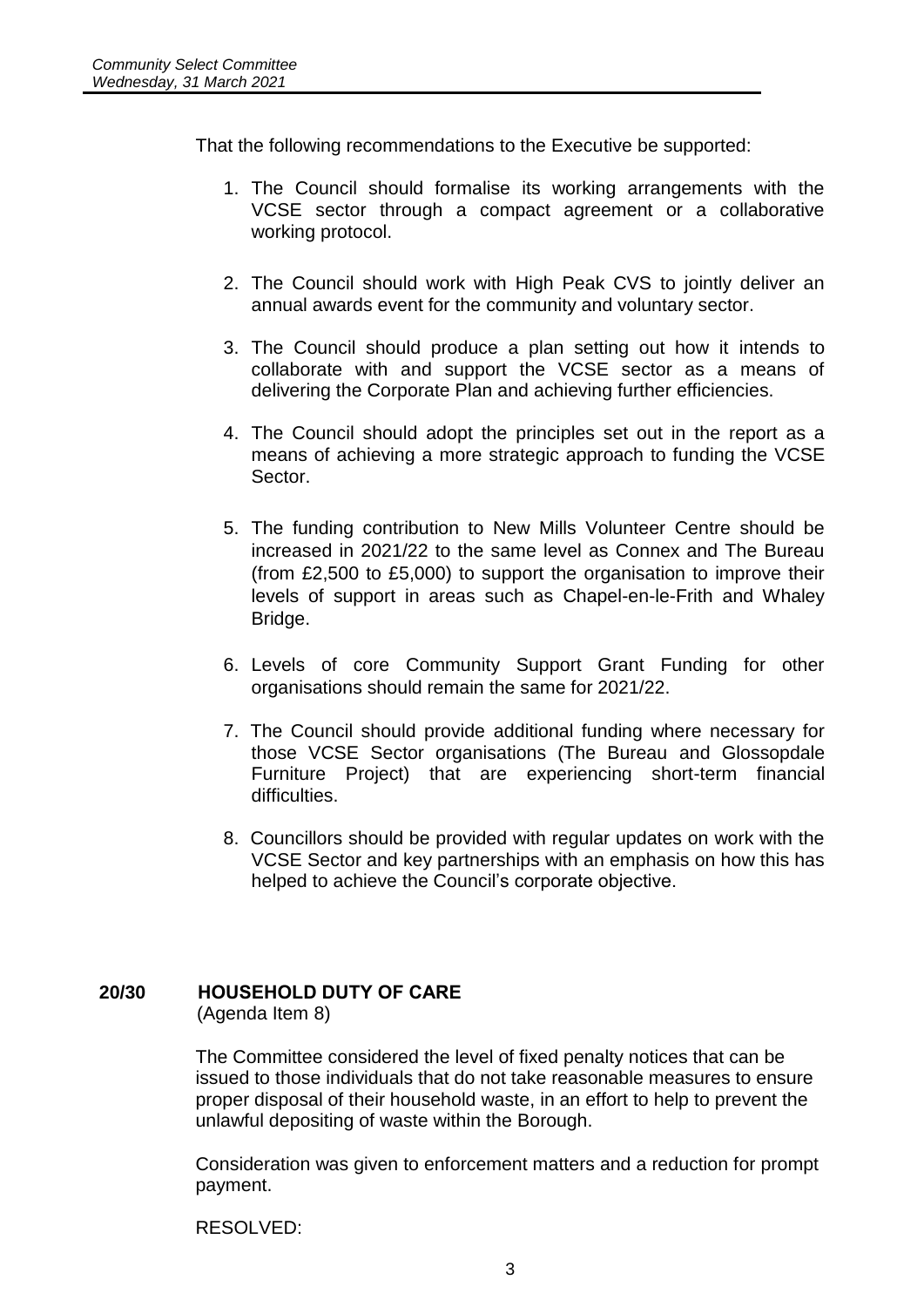- 1. That the Executive be recommended to set the fixed penalty amount for failure to comply with the household duty of care up to a maximum of £400;
- 2. That the Executive be recommended to agree a reduced amount if the fixed penalty notice is paid in full within 10 days,

## **20/31 CARELINK UPDATE**

(Agenda Item 9)

The Committee considered an update around how changes implemented in 2019 have impacted the way in which the Carelink Service is delivered, managed and charged for.

The improvements to the service were noted and the officers involved thanked for their work in this area.

The high performance of the Carelink service particularly during periods of lockdown was highlighted, and the staff were thanked for their efforts.

RESOLVED:

That the update report be noted.

### **20/32 REQUEST FOR MATCH FUNDING FROM THE OUTDOOR SPORTS AND RECREATION CAPITAL FUND TO SUPPORT CEMETERY ROAD FOOTBALL AND COMMUNITY PROJECT** (Agenda Item 10)

The Committee considered a report which sought approval from the Executive to allocate capital funding towards the development of a new football and community hub facility at Cemetery Road in Glossop.

Members were very supportive of the scheme. In response to a query around playground facilities, particularly in the Hop Valley area, members were advised that this would form part of the Park Strategy.

RESOLVED:

That the Executive be recommended to:

- Approve the allocation of £200,000 capital funding towards the development of a new football and community hub facility at Cemetery Road in Glossop; and
- Approve the allocation of £50,000 from the Outdoor Sports and Recreation Capital Fund towards development of the same project on the basis that the remaining project costs are secured by the Club.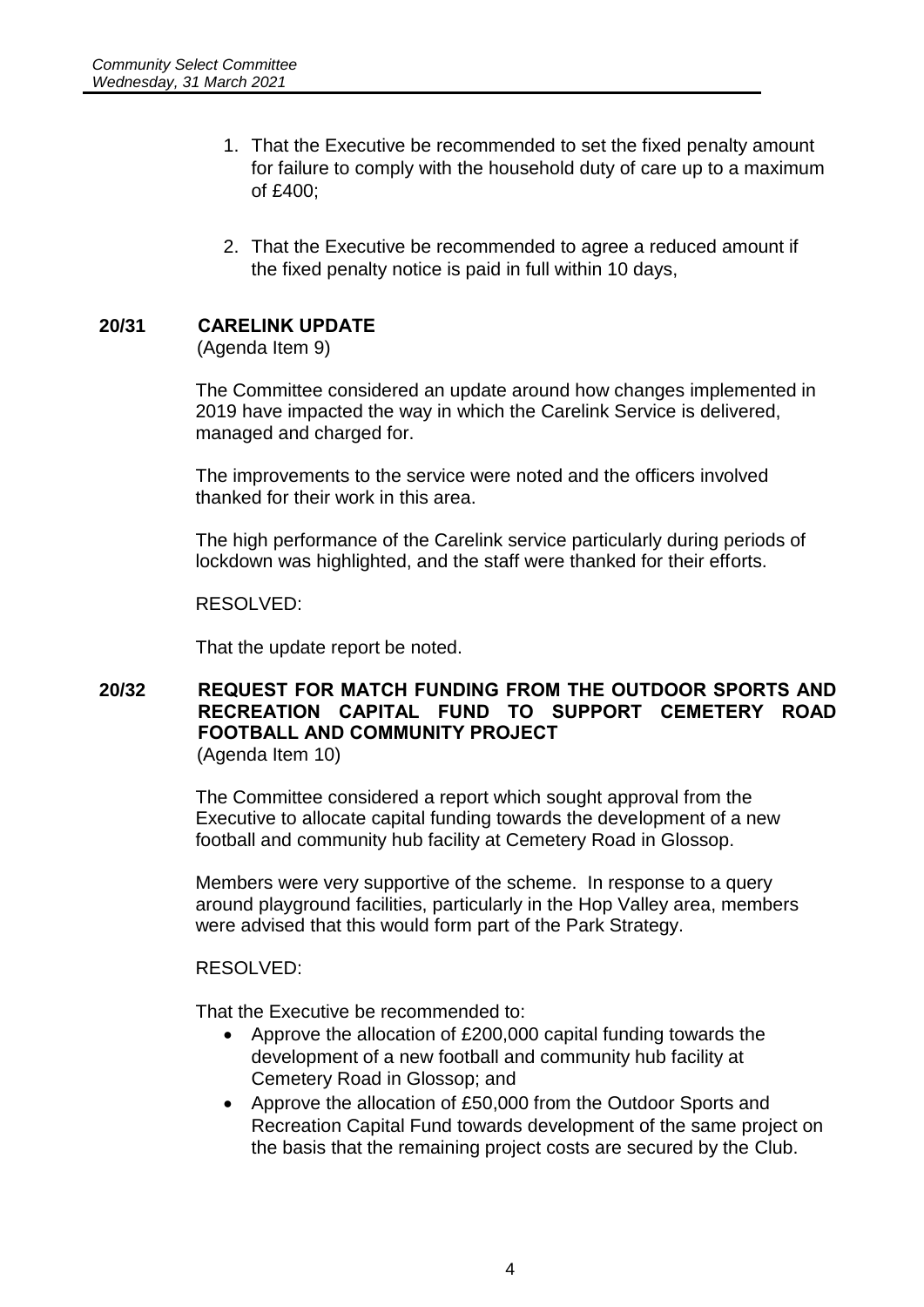#### **20/33 SELECT COMMITTEE WORK PROGRAMME** (Agenda Item 11)

A report would be coming forward around the Integrated Care Programme.

#### RESOLVED:

That, subject to the above, the Select Committee Work Programme be noted.

# **20/34 ANY QUESTIONS REFERRED TO THE EXECUTIVE MEMBER (DEMOCRATIC SERVICES TO BE ADVISED OF ANY QUESTIONS AT LEAST 4 DAYS PRIOR TO THE MEETING)**

(Agenda Item 12)

1. Question to the Deputy Leader and Executive Councillor for Regeneration, Tourism and Leisure from Councillor Ashton:

"As warmer weather is approaching, together with the relaxing of Covid restrictions, we can expect a substantial increase in visitors to our rural locations. When will the opening times of the Borough toilets be fully restored?"

#### Response:

Given the expected increase in number over the peak summer months, the Executive has asked officers to expand the toilet provision. Since then officers have been working with Vertas (our current contractor, formerly DCC cleaning and caretaking service) to determine options within our existing cost model to restore WC opening times in a Covid safe way. Focus has been given to ensure busiest WCs in the town centres and Hope Valley are prioritised. Unfortunately, this has meant that the facilities in Charlesworth and Hadfield remain closed, and Castleton Visitor Centre and Market Place in Glossop close at 5pm rather than 6pm. We are seeking costed options to determine whether these facilities can be reopened for the busiest summer months. These changes in opening times came into force with the change to BST on 28<sup>th</sup> March and the website will be updated this week with the new information ready for the Easter weekend.

- Castleton Visitors Centre **8am 5pm** Chinley 8am – 6pm Edale Car Park 8am – 6pm High Street, New Mills 8am – 6pm How Lane, Castleton **8am – 6pm** Long Lane, Charlesworth **Closed** Closed Station Road, Hadfield **Closed** Closed Bamford 8am – 6pm Manor Park, Glossop 8am–6pm Market Place Buxton and the state of the 8am-5.15pm Market Place Chapel and the control of the left open Market Street, Whaley Bridge 8am – 6pm
- Hope 8am 6pm